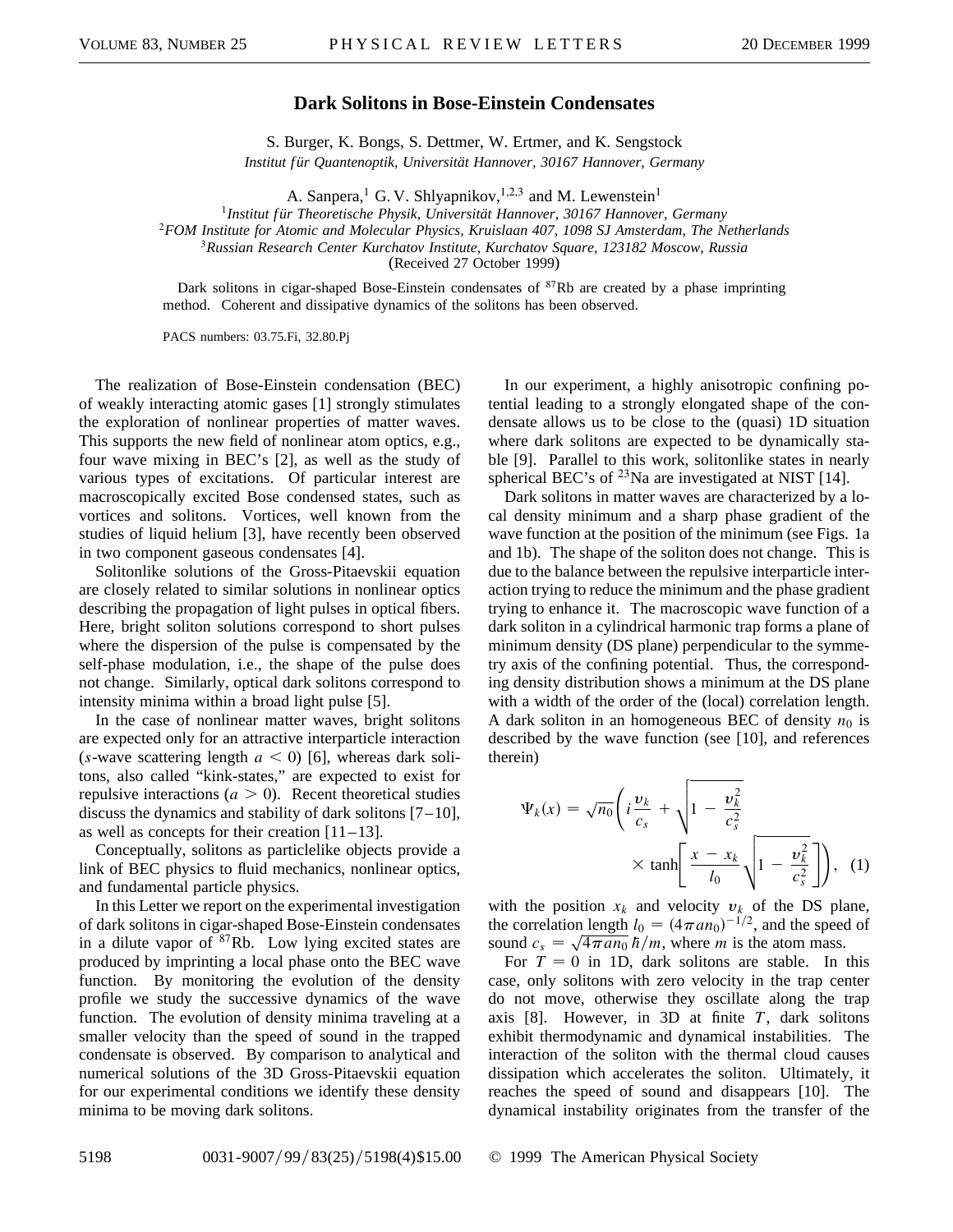

FIG. 1. Density distribution (a) and phase distribution (b) of a dark soliton state with  $\Delta \phi = \pi$ . The density minimum has a width  $\sim l_0$ . The scheme for the generation of dark solitons by phase imprinting is shown in (c), where  $l_e$  is the width of the potential edge.

(axial) soliton energy to the radial degrees of freedom and leads to the undulation of the DS plane, and ultimately to the destruction of the soliton. This instability is essentially suppressed for solitons in cigar-shaped traps with a strong radial confinement [9], such as in our experiment [15].

As can be seen from Eq. (1), the local phase of the dark soliton wave function varies only in the vicinity of the DS plane,  $x \approx x_k$ , and is constant in the outer regions, with a phase difference  $\Delta \phi$  between the parts left and right to the DS plane (see, e.g., Fig. 1b).

To generate dark solitons we apply the method of phase imprinting [13], which allows one also to create vortices and other textures in BEC's. We apply a homogeneous potential *U*int, generated by the dipole potential of a far detuned laser beam, to one-half of the condensate wave function (Fig. 1c). The potential is pulsed on for a time  $t_p$ , such that the wave function locally acquires an additional phase factor  $e^{-i\Delta\phi}$ , with  $\Delta\phi = U_{int}t_p/\hbar \sim$  $\pi$ . The pulse duration is chosen to be short compared to the correlation time of the condensate,  $t_c = \hbar/\mu$ , where  $\mu$  is the chemical potential. This ensures that the effect of the light pulse is mainly a change of the phase of the BEC, whereas changes of the density during this time can be neglected. Note, however, that due to the imprinted phase, at larger times one expects an adjustment of the phase and density distribution in the condensate. This will lead to the formation of a dark soliton and also to additional structures as discussed below.

In our experimental setup (see [16]), condensates containing typically  $1.5 \times 10^5$  atoms in the (*F* = 2,  $m_F$  =  $+2$ ) state, with less than 10% of the atoms being in the thermal cloud, are produced every 20 s. The fundamental frequencies of our static magnetic trap are  $\omega_x = 2\pi \times$ 14 Hz and  $\omega_{\perp} = 2\pi \times 425$  Hz along the axial and radial directions, respectively. The condensates are cigar-shaped with the long axis (*x* axis) oriented horizontally.

For the phase imprinting potential  $U_{\text{int}}$ , a blue detuned, far off resonant laser field ( $\lambda = 532$  nm) of intensity  $I \approx 20 \text{ W/mm}^2$  pulsed for a time  $t_p = 20 \mu s$  results in a phase shift  $\Delta \phi$  of the order of  $\pi$  [17]. Spontaneous processes can be totally neglected. A high quality optical system is used to image an intensity profile to the BEC, nearly corresponding to a step function with a width of the edge,  $l_e$ , smaller than  $3 \mu$ m (see Fig. 1c). The corresponding potential gradient leads to a force transferring momentum locally to the wave function and supporting the creation of a density minimum at the position of the DS plane for the dark soliton. Note that also the velocity of the soliton depends on *le* (see Fig. 3c).

After applying the dipole potential we let the atoms evolve within the magnetic trap for a variable time  $t_{ev}$ . We then release the BEC from the trap (switched off within 200  $\mu$ s) and take an absorption image of the density distribution after a time of flight  $t_{\text{TOF}} = 4 \text{ ms}$ (reducing the density in order to get a good signal-to-noise ratio in the images).

In a series of measurements we have studied the creation and successive dynamics of dark solitons as a function of the evolution time and the imprinted phase. Figure 2 shows density profiles of the atomic clouds for different evolution times in the magnetic trap,  $t_{ev}$ . The potential *U*int has been applied to the part of the BEC with  $x < 0$ . For this measurement the potential strength was estimated to correspond to a phase shift of  $\sim \pi$ .

For short evolution times the density profile of the BEC shows a pronounced minimum (contrast about 40%). After a time of typically  $t_{\text{ev}} \approx 1.5$  ms a second minimum appears. Both minima (contrast about 20% each) travel in opposite directions and in general with different velocities. Figure 3a shows the evolution of these two minima in comparison to theoretical results obtained numerically from the 3D Gross-Pitaevskii equation.

One of the most important results of this work is that both structures move with velocities which are smaller than the speed of sound ( $c_s \approx 3.7$  mm/s for our parameters) and depend on the applied phase shift. Therefore, the observed structures are different from sound waves in a condensate as first observed at MIT [18]. We identify the minimum moving slowly in the negative *x* direction to be the DS plane of a dark soliton.

We have performed a series of measurements with different parameter sets for *le* and the product of laser



FIG. 2. Absorption images of BEC's with kink-wise structures propagating in the direction of the long condensate axis, for different evolution times in the magnetic trap,  $t_{ev}$ .  $(\Delta \phi \sim \pi, N \approx 1.5 \times 10^5, \text{ and } t_{\text{TOF}} = 4 \text{ ms}).$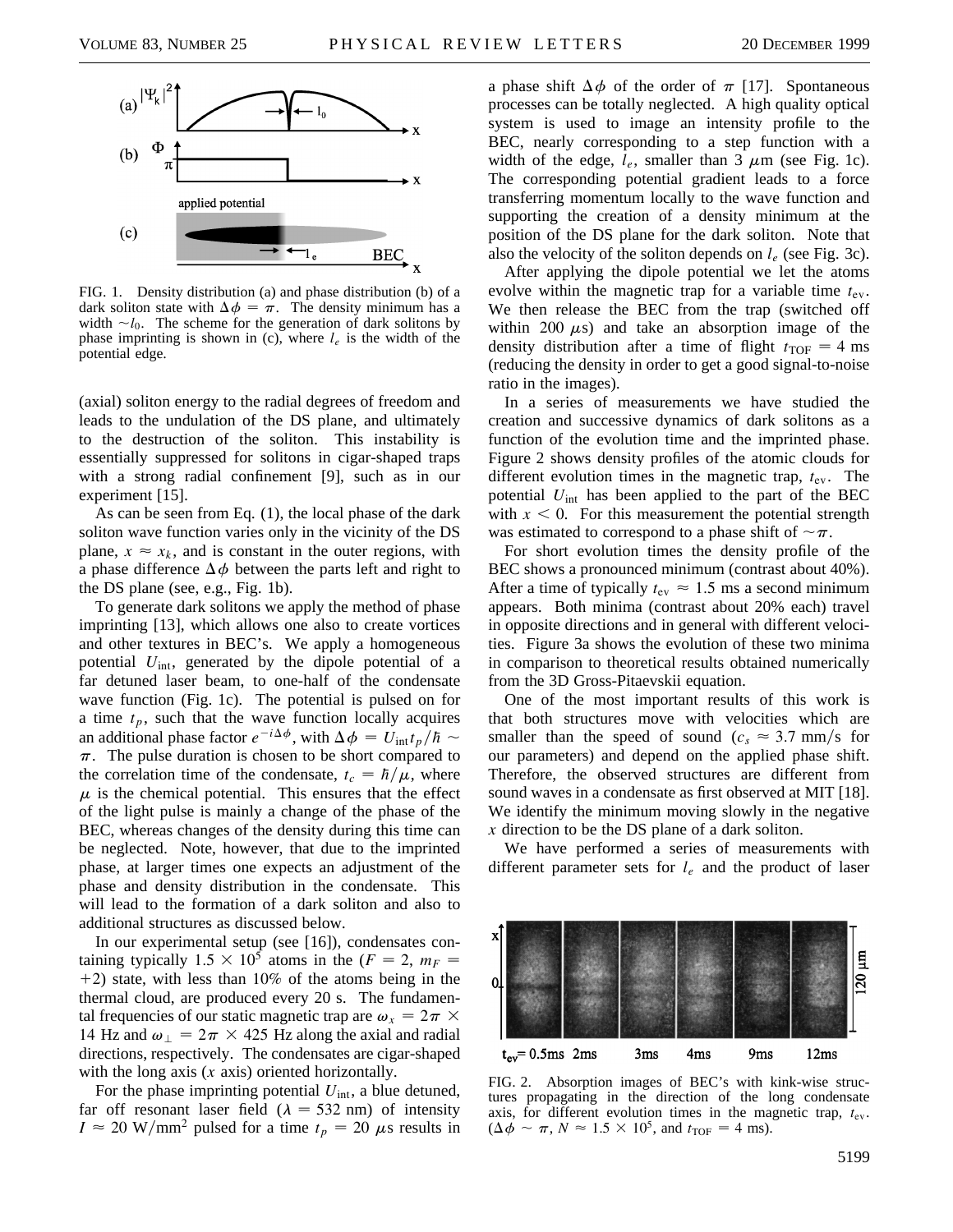

FIG. 3. (a) Position of the experimentally observed density minima versus evolution time in the magnetic trap for  $\Delta \phi$  $0.5\pi$ . The dashed lines show results from the 3D simulation for  $N = 5 \times 10^4$ ,  $l_e = 3 \mu \text{m}$ , and  $\Delta \phi = 2\pi/3$ . (b) and (c) show the dependence of  $v_k/c_s$  on the imprinted phase (for  $l_e = 3 \mu m$ ) and on  $l_e$  (for  $\Delta \phi = \pi$ ) obtained numerically in quasi-1D simulations (see [16]) (with  $N = 1.5 \times 10^5$ ).

intensity and imprinting time. The velocity of the dark soliton could thereby be varied between  $v_k = 2.0$  mm/s (Fig. 3a) and  $v_k = 3.0$  mm/s. For fixed  $l_e$ , the velocity  $v_k$  decreases with increasing  $\Delta \phi$ . An increase of  $\Delta \phi \sim$  $\pi/2$  by a factor of 1.5 results in decreasing  $v_k$  by 10%, in agreement with theoretical results (see Figs. 3b and 3c). For the significantly reduced imprinted phase we did not observe any dark soliton structures. For higher imprinted phase values more complex structures with several density minima were observed.

In addition to the dark soliton, the dipole potential creates a density wave traveling in the positive *x* direction with a velocity close to  $c_s$ . After opening the trap, a complex dynamics results in the appearance of a second minimum behind the density wave as explained below.

To understand the generation of dark solitons and their behavior in the initial stages of the evolution we have performed numerical simulations of the 3D Gross-Pitaevskii equation. Computing time limitations have restricted our studies to atom numbers below  $5 \times 10^4$ . The simulations describe well the case  $T = 0$ , but ignore the effects of thermodynamic instability. The latter was analyzed by using a generalization of the theory of Ref. [10].

Our theoretical findings are summarized as follows:

(1) The results of the simulations agree well with the experimental observations. After applying a phase changing potential, a dark soliton moves in the negative *x* direction (Fig. 4a). The generation of the soliton by the phase imprinting method is accompanied by a density wave moving in the opposite direction. The maximum of the density wave travels with a velocity  $\sim c_s$ , independently of the values of  $\Delta \phi$  and  $l_e$ . A characteristic time for the creation of the soliton is of the order of  $l_0/c_s$  and in our case it does not exceed fractions of ms. Note that after this time the soliton-related phase slip in the wave function is affected by a complex dynamics of the soliton generation and will be different from the imprinted  $\Delta \phi$ .

(2) For a fixed  $l_e$ , the increase of  $\Delta \phi$  from  $\pi$  to  $2\pi$ ,  $3\pi$ ,..., leads to the creation of double, triple, etc.,



FIG. 4. Evolution of the density distribution obtained numerically from the 3D simulations for  $N = 10^4$  and  $\Delta \phi = 2\pi/3$ . (a) Evolution inside the magnetic trap for different  $t_{ev}$ ; the dark soliton is marked by an arrow. (b) After  $t_{\text{TOF}} = 4 \text{ ms}$ , a second density minimum is observed behind the density wave.

solitons. BEC's with several dark solitons were also observed experimentally and are currently investigated in detail.

(3) The initial soliton velocity decreases as  $l_e \rightarrow 0$ (Fig. 3c). As observed experimentally, typical soliton velocities (for  $l_e < 3 \mu$ m) are smaller than  $c_s$  and grow with the number of atoms. Velocities of the accompanying density waves are close to *cs*. These waves move away from the center of the trap, broaden, and eventually vanish (Fig. 4). This is in contrast to solitons which are expected to oscillate in the trap, retaining their width and absolute depth. However, the observation of these oscillations would require longer lifetimes of the solitons (limited by dissipation to  $\sim$ 10 ms; see below). Within this time scale we find no signatures of dynamical instability and reveal only a moderate change  $(<10\%)$  of the soliton velocity, in agreement with our experiments.

(4) The situation changes after opening the trap and allowing the condensate to ballistically expand in the radial direction. The simulation shows that the soliton velocity drops down rapidly, while its width grows. To understand this aspect we have used a scaling approach, similar to that of [19,20], for the radial ballistic expansion of an infinitely elongated condensate containing a moving kink. This approach (valid for  $\omega_{\perp}^{-1} \leq t_{\text{TOF}} \leq \mu/\hbar \omega_{\perp}^2$  predicts a soliton velocity  $v_k(t_{\text{TOF}}) \approx v_k(t_{\text{ev}}) \ln(2\omega_{\perp}t_{\text{TOF}})/\omega_{\perp}t_{\text{TOF}},$  where  $v_k(t_{\text{ev}})$ is the soliton velocity at *t*ev just before switching off the trap. This result agrees very well with both experimental data and numerical simulations for a finite size BEC. Moreover, in a short time  $t_{\text{TOF}} \approx \omega_{\perp}^{-1}$  after switching off the trap, the density develops a second minimum located between the density wave and the dark soliton. This minimum has a width and depth comparable to those of the dark soliton (see Fig. 4b). Its position regarded as a function of  $t_{\text{ev}}$  moves with a constant velocity similar to that of the soliton. The creation of this second minimum is a coherent phenomenon and can be attributed to a